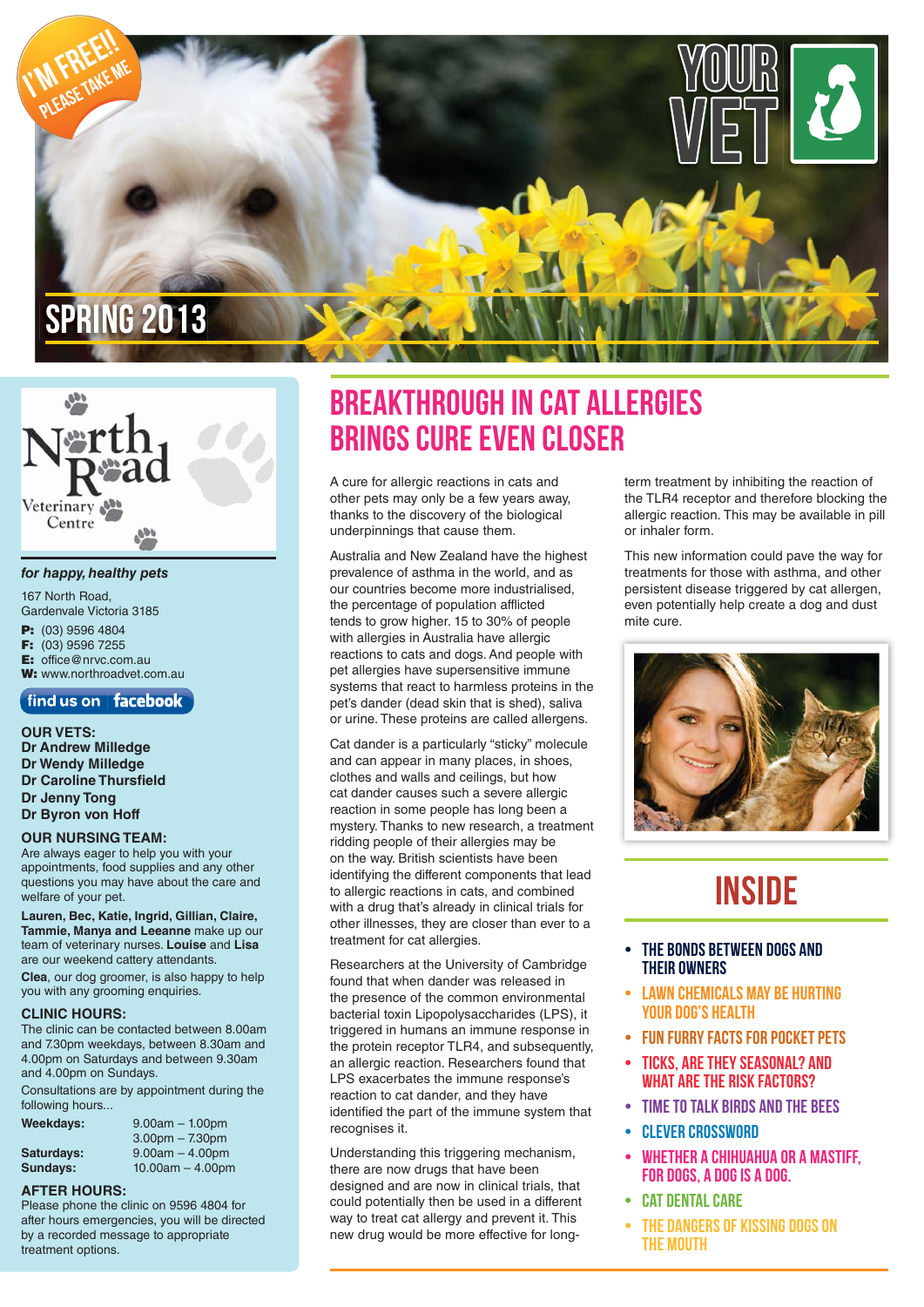### The Bonds between Dogs and their Owners

We as humans understand the importance of developing friends and relationships as part of our growth to adulthood. Well, the same goes for your pets; they need to develop relationships with their own kind. But for domestic animals the relationship can often go in the opposite direction.

Researchers have found that there are often very strong bonds formed with owners and their pets, much like that of a parent and a child. This is known as the "secure base effect", and normally found in infant children as they develop and understand the world around them. You see all the time how children gravitate back towards their caregiver, using them as a safety net for interacting with their environment.

A new study has found that dogs become attached in much the same way, and an experiment held in Vienna tested 20 dogs and their reactions during three different settings: having an absent owner, a silent owner with a blindfold on, and an encouraging owner. The dogs had a toy with a treat inside that they had to work out how to get, and researchers found that the owners presence definitely affected the dogs reactions. If the owner wasn't in the room, the dogs spent less time trying to retrieve the treat. They also tested for separation anxiety with two other tests, but found no effect on the dog's performance in those experiments. So the researchers concluded that the dogs weren't affected by the absence of the owner, just that if the owner

was present that the dog needed them as a secure base to interact with the toy.

Researchers then tested whether dogs would complete tasks when their owner was replaced by a stranger. The dogs showed no interest in the strangers, and also didn't show much interest in the toy or treat whether the stranger was there or not. This further supports the evidence that a secure base effect is specific to the owner and comparable with that found in infantcaregiver relationships.

The truth is that people of all kinds have great relationships with their dogs and vice versa, for example Police Officers and their dogs, or drug dogs and their owners. Pet ownership has also been found to have positive benefits on people's health, as pets can provide nonhuman form of social support, and they increase your physical activity, lower systemic blood pressure, diminish stress and the list goes on. The bottom line is love your pets and they will love you back!



## LAWN CHEMICALS MAY BE HURTING YOUR DOG'S HEALTH FUN FURRY FACTS FOR

Now that it's starting to get a bit warmer, you and your dog can finally venture out into the front or back yard. As you venture out you find that the lawns need some work, so you spray them with chemicals to keep the weeds from growing. But does this affect your dog, and could it be causing your dog health problems?

Researchers in the US have been analysing the effects of lawn chemicals on the health of dogs and their findings may make you think twice about using herbicides. Even the grassy areas you take your dog to visit could be dangerous. The research team applied common herbicides to grassy areas in various conditions including green, dry brown, wet, and recently mowed grass. The chemicals remained detectable for up to 48

hours after application and even longer in some cases. According the Environmental Protection Agency, exposure to some herbicides can lead to blood, liver, and kidney toxicity. And extreme exposure has also been known to affect neurological development in humans and animals.

A solution for protecting your pets from herbicides and other lawn chemicals is to keep an eye on them, and close off those areas of your lawn that have been treated. But you also have to be careful while out walking as your pet may come across an area that has been sprayed. If your animal experiences any type of symptoms such as vomiting, diarrhoea, or seizures, please contact your Veterinarian immediately.



# Pocket Pets

#### **DID YOU KNOW?**

- Guinea pigs have only three toes on their hind feet and four toes on the front feet.
- A female guinea pig can come back on heat and be fertile within 2 hours of giving birth – hence it is best to separate the male and female prior to the birth!
- Guinea pigs (like humans) must eat food that contains Vitamin C – other animals are able to synthesise their own vitamin C. Without enough vitamin C in their diet, guinea pigs will develop scurvy.
- Guinea pigs and rabbits produce two  $types$  of faeces  $-$  one firm pellet that you clean out of their cage and another softer stool that is eaten directly from the anus. Ingestion of this softer stool or caecotroph is thought to aid in the absorption of certain essential dietary amino acids and vitamins.
- A guinea pig pregnancy lasts around 63 days and results in 1 to 5 babies.
- A mouse pregnancy lasts 21 days and can result in anything from 3 to 18 babies.
- Rats and mice with pink eyes have very poor vision compared to their darker eyed mates.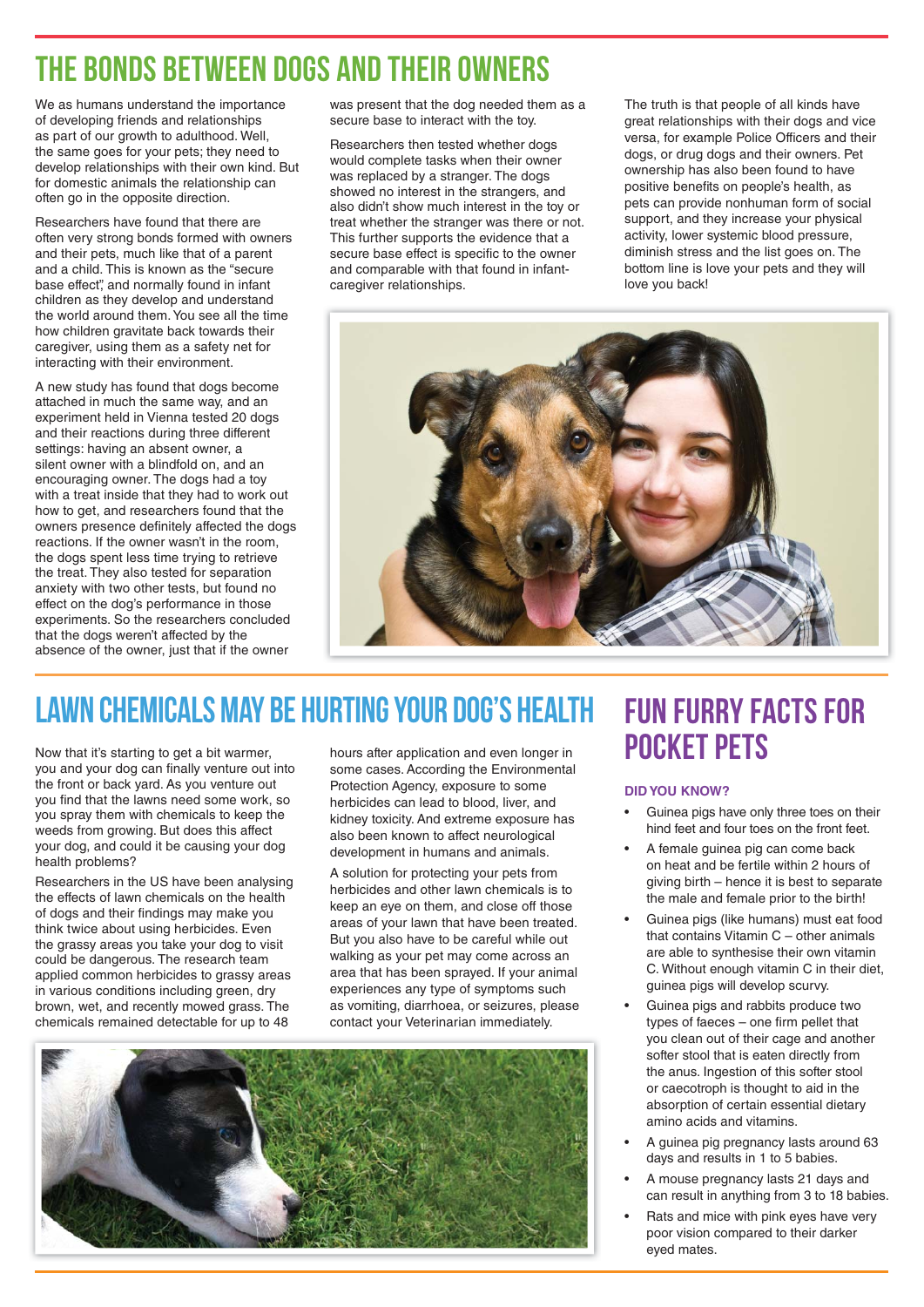### Ticks, are they seasonal? And what are the risk factors?

As spring is upon us, your dog will be more likely to come into contact with ticks. So doing a thorough check is very important, as there is actually quite limited information on tick distribution, and seasonality. But what we do know is that this condition of tick paralysis, Ixodes holocyclus and Ixodes cornuatus can be a potentially fatal for Australian dogs. So now is the best time to perform these checks.

A study was conducted on the 3479 cases of canine and feline tick paralysis in Australia, using a real-time disease surveillance program. The risk factors of mortality have been identified and this study has generated a map of distribution. Utilising space-time permutation scans, gave a cluster analysis statistic to work with.

The study found that tick paralysis was distinctly seasonal, with most of the cases reported during spring. The majority of cases were located on the East Coast, New South Wales and Queensland, with one cluster in particular identified on the south coast of New South Wales. The breeds found to be at a significant higher risk of death were puppies less than 6 months old, or of a toy breed. For cat owners, no significant risk factors were found. But, dogs receiving chemoprophylactic treatment for tick infestation did experience tick paralysis during the products period of effectiveness.

With the risk factors for mortality identified. Veterinarians can determine a prognosis in cases of canine tick paralysis and

potentially improve the treatment of cases. However, the prevention of tick paralysis via chemoprophylaxis is not 100% guaranteed across the whole population of dogs. Daily tick searches for pets are highly recommended in these risk areas such as New South Wales and Queensland, and especially during the Spring / Summer periods.



### Time to talk Birds and the Bees

Isn't it nice waking up in the morning to hear the beautiful songs of the birds? Well spring time means for the birds, literally that it's time for: the birds and the bees.

Birdsongs are mostly male birds calling out about how great they are. And their songs have different meanings, to the females it's saying, 'check out how fit I am', and to the other male birds it's, 'yeah that's right, this is my territory and you don't want to mess with this'.

George Armistead, a world renowned bird expert says that there are many myths about birds and the most common question is: 'Do

birds mate for life?' His answer was sadly no, but Armistead has said that most birds are monogamous. And that there are different types of monogamy, serial monogamists – they pair up for breeding season, but might take a different partner next season. Then there are the socially monogamous - they mate and nest together but it's an open relationship. And some other birds don't even bother to maintain a surface relationship. Take for example, the female Prairie Chicken, they gather and line up in a process called "Lekking". The show starts at the crack of dawn, with the males performing a song and dance judged by the females. Each female

picks a male, mates and moves on. The females don't come to these sites for a longterm relationship, and these sites go back decades even centuries, so the females know exactly where to go.

When it comes to actually doing the deed, the Dunnock or hedge sparrow, only lasts a second, but they copulate a hundred times a day. And Hummingbirds, with a short lifespan, have been timed copulating in the wild for 56 minutes. That's a fairy large proportion their lifespan! But no matter how they go about it, the goal is to find a mate; so next time you hear a beautiful birdsong you'll know it for the birds, and the bees.



#### **ACROSS**

- **5.** What is dead skin that is shed called?
- **7.** What are protiens that cause allergies called?
- **9.** Most birds have what sort of relationship?

#### **DOWN**

- **1.** Pets can provide what form of social support?
- **2.** How many toes do Guinea pigs have on their hind feet?
- **3.** What can your dog pass on if you kiss your dog on the mouth?
- **4.** What should you think twice about using on your lawn?
- **6.** A Guinea pigs what lasts around 63 days?
- **8.** What is another name for the hedge sparrow?



Each of the words can be found in this issue of "Your vet". Answers are shown on bottom of the back page.